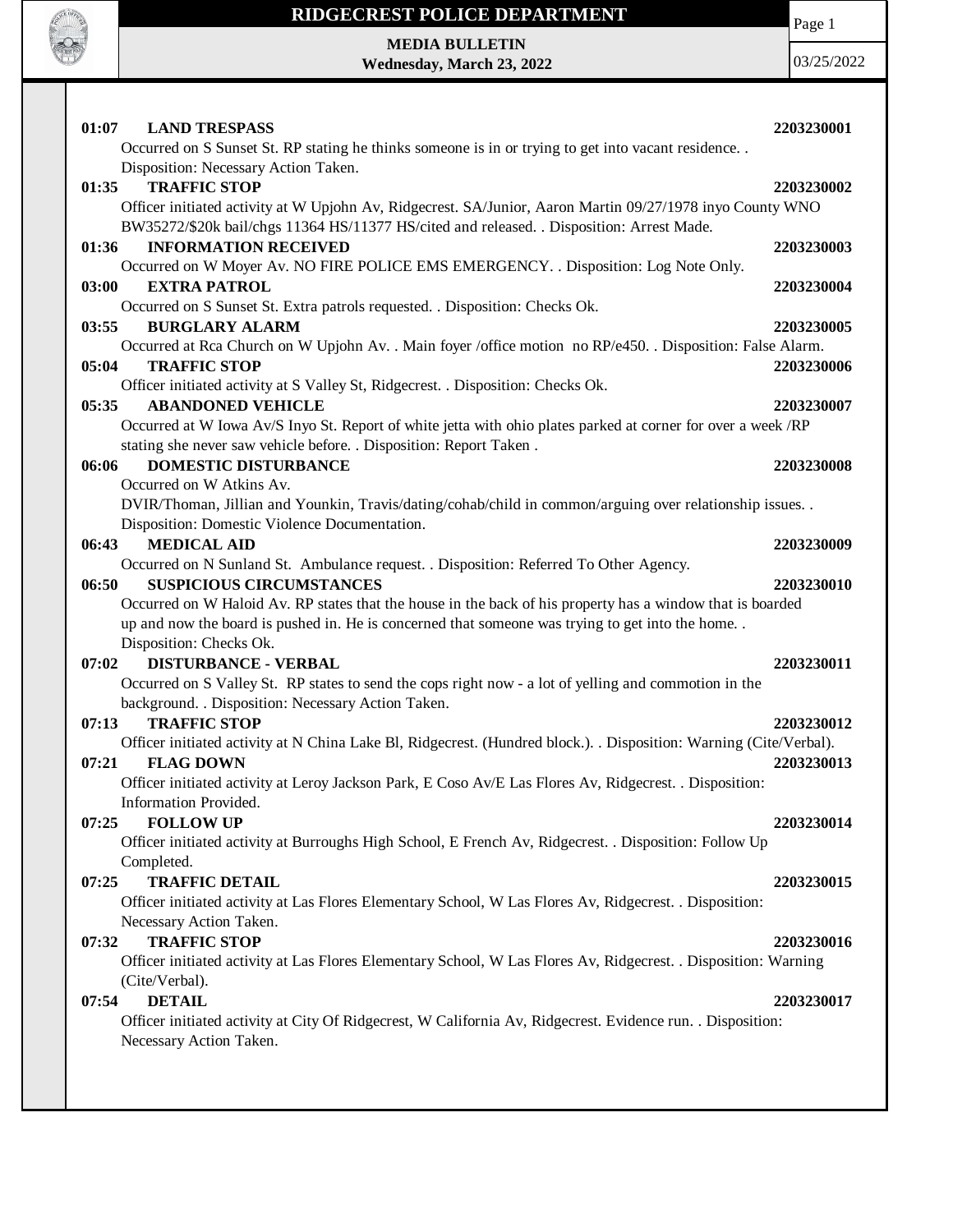

Page 2

**MEDIA BULLETIN Wednesday, March 23, 2022**

| 07:56<br><b>INFORMATION</b><br>Occurred at R.e.a.l.m.s. on S Downs St. . Rp states that lately cars have not been stopping at the crosswalk for<br>kids to go to school. Rp would like extra patrols. Concerned for kids safety as rp has witnessed many people | 2203230018               |
|-----------------------------------------------------------------------------------------------------------------------------------------------------------------------------------------------------------------------------------------------------------------|--------------------------|
| not obeying speed signs in the school zone. . Disposition: Information Received.<br><b>DETAIL</b><br>08:08<br>Officer initiated activity at City Of Ridgecrest, W California Av, Ridgecrest. . Disposition: Necessary Action                                    | 2203230019               |
| Taken.<br><b>ASSIST OTHER DEPARTMENT</b><br>08:09<br>Occurred at City Of Ridgecrest on W California Av. . Wants/27 status. . Disposition: Information Provided.<br><b>CODE VIOLATION</b><br>08:26                                                               | 2203230020<br>2203230021 |
| Officer initiated activity at S Fairview St, Ridgecrest. . Disposition: Report Taken.<br><b>FOLLOW UP</b><br>08:46<br>Officer initiated activity at N Wayne St, Ridgecrest. . Disposition: Follow Up Completed.                                                 | 2203230022               |
| 08:50<br><b>CODE VIOLATION</b><br>Officer initiated activity at Star Nails, N China Lake Bl, Ridgecrest. . Disposition: Necessary Action Taken.<br>09:01<br><b>H&amp;S VIOLATION</b>                                                                            | 2203230023<br>2203230024 |
| Officer initiated activity at Murray Middle School, E Drummond Av, Ridgecrest. . Disposition: Unfounded.<br>09:01<br><b>FOLLOW UP</b><br>Officer initiated activity at Stater Brothers #109, N China Lake Bl, Ridgecrest. . Disposition: Follow Up              | 2203230025               |
| Completed.<br><b>FOLLOW UP</b><br>09:07<br>Officer initiated activity at Sierra Sands School District Office, W Felspar Av, Ridgecrest. . Disposition: Follow                                                                                                   | 2203230026               |
| Up Completed.<br><b>FOUND PROPERTY</b><br>09:17<br>Officer initiated activity at City Of Ridgecrest, W California Av, Ridgecrest. . Disposition: Report Taken.                                                                                                  | 2203230027               |
| 09:20<br><b>FOLLOW UP</b><br>Officer initiated activity at Station 74, E Las Flores Av, Ridgecrest. . Disposition: Follow Up Completed.<br><b>WELFARE CHECK</b><br>09:31                                                                                        | 2203230028<br>2203230029 |
| Occurred on W Coral Av. Rp states left a voicemail on their phone saying she doesn't want to die and she is<br>needing an ambulance/unknown any other circs, wouldn't let the rp talk when she called her back<br>Disposition: Checks Ok.                       |                          |
| RUNAWAY/OUT OF CONTROL JUVENILE<br>09:40<br>Officer initiated activity at Pierce Elementary School, N Gold Canyon Dr, Ridgecrest. . Disposition: Necessary<br>Action Taken.                                                                                     | 2203230030               |
| 09:52<br><b>POSITIVE CITIZEN CONTACT</b><br>Officer initiated activity at Burroughs High School, E French Av, Ridgecrest. . Disposition: Necessary Action<br>Taken.                                                                                             | 2203230031               |
| 09:52<br><b>UNWANTED SUBJECT</b><br>Occurred on N Norma St. RP states that the owner would like the squatters that are behind the building 602'd -<br>squatter is behind the building. . Disposition: Necessary Action Taken.                                   | 2203230032               |
| 09:54<br><b>BATTERY REPORT</b><br>Occurred at City Of Ridgecrest on W California Av. . CALL RP//states her brother assualted her a few days                                                                                                                     | 2203230033               |
| ago. . Disposition: Report Taken .<br><b>HOME VISIT</b><br>09:55<br>Officer initiated activity at W Rader Av, Ridgecrest. . Disposition: Information Provided.                                                                                                  | 2203230034               |
| <b>FOLLOW UP</b><br>10:24<br>Officer initiated activity at N Wayne St, Ridgecrest. . Disposition: Follow Up Completed.                                                                                                                                          | 2203230035               |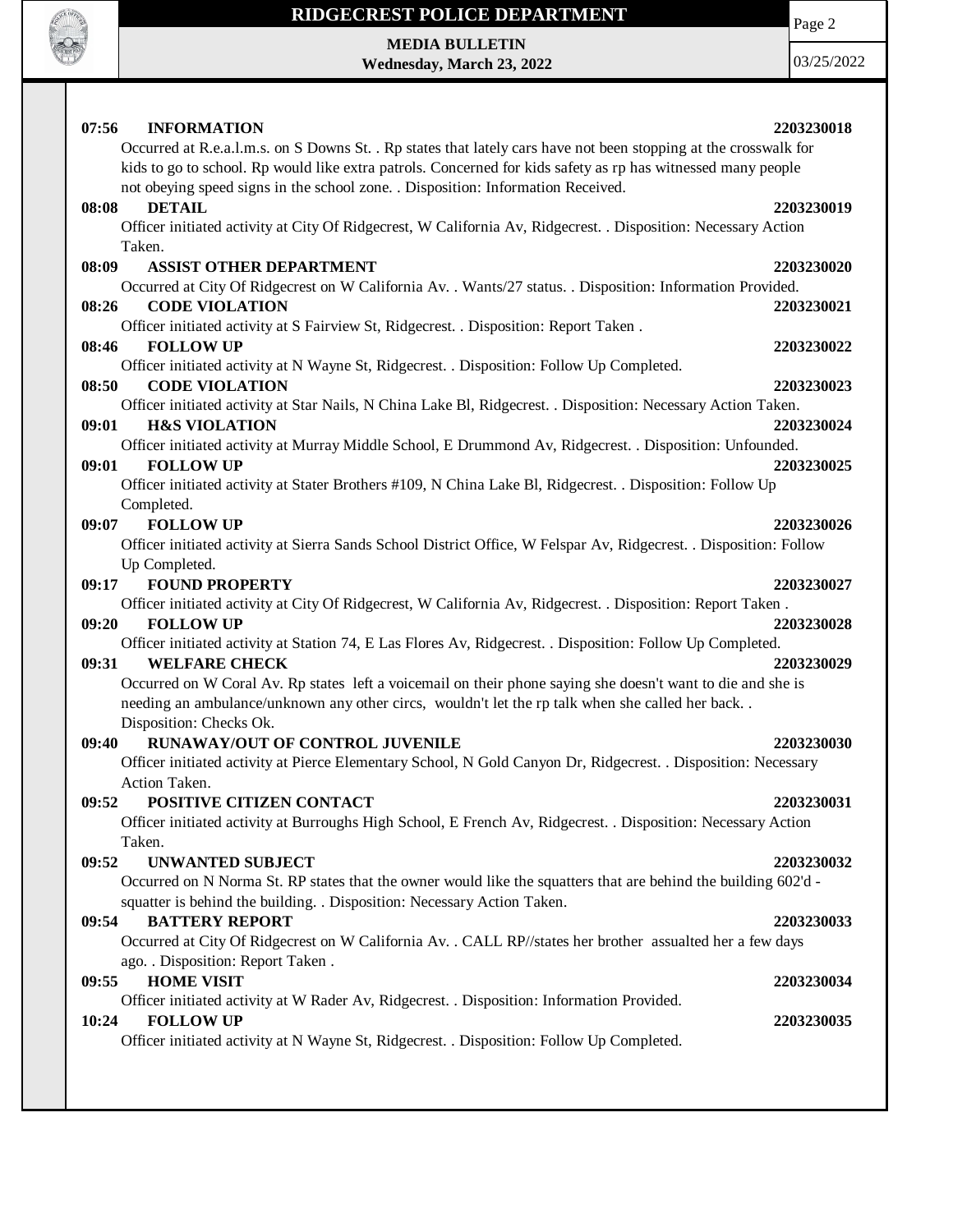

**MEDIA BULLETIN Wednesday, March 23, 2022** 03/25/2022

Page 3

#### **10:30 PARKING VIOLATION 2203230036** Occurred on S Holly Canyon Dr. (Hundred block.) WHI DODGE CARAVAN PARKED OUTSIDE RP'S RES FOR ABOUT A MONTH. . Disposition: Necessary Action Taken. **10:36 DISTURBANCE - MUSIC 2203230037** Occurred on S McCall St. RP STATES CONSTRUCTION WORKERS AT LOCATION ARE PLAYING MUSIC VERY LOUD AND REFUSED TO TURN IT DOWN WHEN ASKED. . Disposition: Warning (Cite/Verbal). **10:47 FOLLOW UP 2203230038** Officer initiated activity at Sierra Sands School District Office, W Felspar Av, Ridgecrest. . Disposition: Follow Up Completed. **11:02 911 WIRELESS CALL 2203230039** Occurred at City Of Ridgecrest on W California Av. . Silent line, on call back RP stated accidental dial. . Disposition: Necessary Action Taken. **11:03 ACO CALL 2203230040** Officer initiated activity at S Holly Canyon Dr, Ridgecrest. (Hundred block.) Loose Dog. . Disposition: Animal Control Handled. **11:18 911 HANG UP 2203230041** Occurred at City Of Ridgecrest on W California Av. . Abandoned line, on call back female stated accidental dial. . Disposition: Necessary Action Taken. **11:19 CONTACT CITIZEN 2203230042** Occurred at City Of Ridgecrest on W California Av. . CALL RP//requesting to speak to WC regarding his daughter. . Disposition: Information Provided. **11:28 ACO CALL 2203230043** Officer initiated activity at W Ridgecrest Bl, Ridgecrest. (Hundred block.) Deceased cat. . Disposition: Animal Control Handled. **11:28 FOUND PROPERTY 2203230044** Occurred at Epsilon Systems on N Heritage Dr. . Rp states she found a bag full of hypodermic needles near the back of the business/contact rp in the front and she will direct the officer to the location. . Disposition: Report Taken . **11:39 ACO CALL 2203230045** Officer initiated activity at W Petris Av, Ridgecrest. (Hundred block.) Loose Dog. . Disposition: Animal Control Handled. **11:44 FOLLOW UP 2203230046** Officer initiated activity at Stater Brothers #109, N China Lake Bl, Ridgecrest. . Disposition: Follow Up Completed. **11:52 911 FOLLOW UP 2203230047** Occurred at Richmond Elementary School on E Rowe St. . Prank call from a child. . Disposition: Necessary Action Taken. **11:53 RUNAWAY/OUT OF CONTROL JUVENILE 2203230048** Officer initiated activity at Faller Elementary School, W Upjohn Av, Ridgecrest. . Disposition: Necessary Action Taken. **11:55 VANDALISM REPORT 2203230049** Occurred on W Haloid Av. RP states someone broke her car windows. . Disposition: Necessary Action Taken. **11:57 911 WIRELESS CALL 2203230050** Occurred at Richmond Elementary School on E Rowe St. . second prank call from same number and location. . Disposition: Log Note Only. **12:09 PARKING VIOLATION 2203230051** Officer initiated activity at S Norma St, Ridgecrest. (Hundred block.). . Disposition: Citation.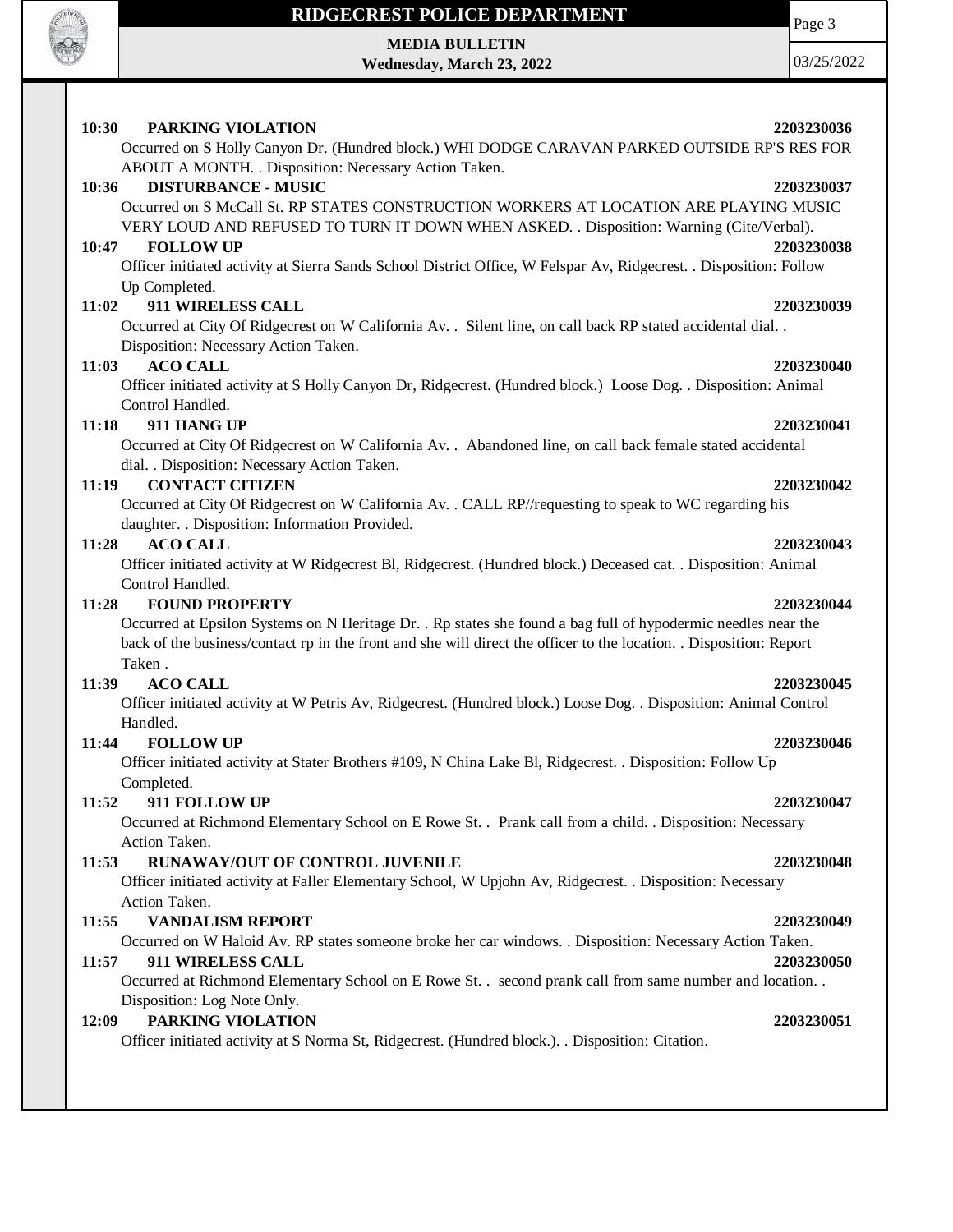

**MEDIA BULLETIN Wednesday, March 23, 2022** Page 4

| 12:15<br><b>TRAFFIC STOP</b>                                                                                     | 2203230052 |
|------------------------------------------------------------------------------------------------------------------|------------|
| Officer initiated activity at W French Av, Ridgecrest. (Hundred block.). . Disposition: Citation.                |            |
| 12:22<br><b>SUSPICIOUS PERSON</b>                                                                                | 2203230053 |
| Occurred at Starbucks Coffee #6959 on N China Lake Bl. . MALE/DARK SHORT HAIR/BEARD/GREY                         |            |
| SHIRT/GREY SHORTS APPROACHED JUV DAUGHTER AND HER JUV FEMALE FRIENDS ASKING FOR                                  |            |
| MONEY, OR TO GIVE HIM A LIFT. VERY PERSISTANT. UNK IF MALE IS STILL ON SCENE. RP DAUGHTER                        |            |
| NOT ON SCENE ANYMORE. . Disposition: Gone On Arrival.                                                            |            |
| <b>DISTURBANCE - SUBJECT</b><br>12:30                                                                            | 2203230054 |
| Occurred at Lugo's Grill on N Norma St. . Service Class: CNTX RP states that they have an unwanted female        |            |
| who is screaming regarding her dog not being allowed in the business. . Disposition: Necessary Action Taken.     |            |
| <b>CONTACT CITIZEN</b><br>12:30                                                                                  | 2203230055 |
| Occurred at City Of Ridgecrest on W California Av. . Rp in the lobby-would like to speak to code enforcement     |            |
| regarding an address. . Disposition: Information Provided.                                                       |            |
| <b>Mental Health Evaluation</b><br>12:47                                                                         | 2203230056 |
| Officer initiated activity at Burroughs High School, E French Av, Ridgecrest. . Disposition: Necessary Action    |            |
| Taken.                                                                                                           |            |
| 12:47<br><b>OVERDOSE</b>                                                                                         | 2203230057 |
| Occurred at Travelodge on S China Lake Bl. . Ambulance request. . Disposition: Necessary Action Taken.           |            |
| 13:05<br>911 WIRELESS CALL                                                                                       | 2203230058 |
| Occurred at City Of Ridgecrest on W California Av. . Adult female stated accidental dial. . Disposition:         |            |
| Necessary Action Taken.                                                                                          |            |
| 13:05<br><b>BATTERY</b>                                                                                          | 2203230059 |
| Officer initiated activity at Murray Middle School, E Drummond Av, Ridgecrest. . Disposition: Report Taken.      |            |
| PEDESTRIAN CHECK<br>13:09                                                                                        | 2203230060 |
| Officer initiated activity at N China Lake Bl, Ridgecrest. . Disposition: Warning (Cite/Verbal).                 |            |
| POSITIVE CITIZEN CONTACT<br>13:21                                                                                | 2203230061 |
| Officer initiated activity at Murray Middle School, E Drummond Av, Ridgecrest. . Disposition: Necessary          |            |
| Action Taken.                                                                                                    |            |
| <b>CONTACT CITIZEN</b><br>13:21                                                                                  | 2203230062 |
| Occurred on W Iowa Av. RP in the lobby would like to speak with an Officer regarding issues with his             |            |
| neighbor. . Disposition: Information Provided.                                                                   |            |
| <b>UNWANTED SUBJECT</b><br>13:28                                                                                 | 2203230063 |
| Occurred on E Springer Av. Someone on a 4 wheeler ran through RP's property - referred to KCSO                   |            |
| Disposition: Referred To Other Agency.                                                                           |            |
| 13:28<br><b>H&amp;S VIOLATION</b>                                                                                | 2203230064 |
| Officer initiated activity at Murray Middle School, E Drummond Av, Ridgecrest. . Disposition: Necessary          |            |
| Action Taken.                                                                                                    |            |
| RUNAWAY/OUT OF CONTROL JUVENILE<br>13:31                                                                         | 2203230065 |
|                                                                                                                  |            |
| Officer initiated activity at Murray Middle School, E Drummond Av, Ridgecrest. . Disposition: Necessary          |            |
| Action Taken.                                                                                                    |            |
| 13:31<br><b>RECKLESS VEHICLE</b>                                                                                 | 2203230066 |
| Occurred at James Monroe Middle School on W Church Av. . Rp states over the last couple of days car has          |            |
| been driving recklessly in front of school on Church and has almost hit a child. . Disposition: Gone On Arrival. |            |
| <b>MEDICAL AID</b><br>13:35                                                                                      | 2203230067 |
| Occurred on W Ward Av. Service Class: RESD Ambulance request. . Disposition: Referred To Other Agency.           |            |
| <b>MEDICAL AID</b><br>13:47                                                                                      | 2203230068 |
| Occurred on W Wildrose Av. Ambulance request. . Disposition: Referred To Other Agency.                           |            |
|                                                                                                                  |            |
|                                                                                                                  |            |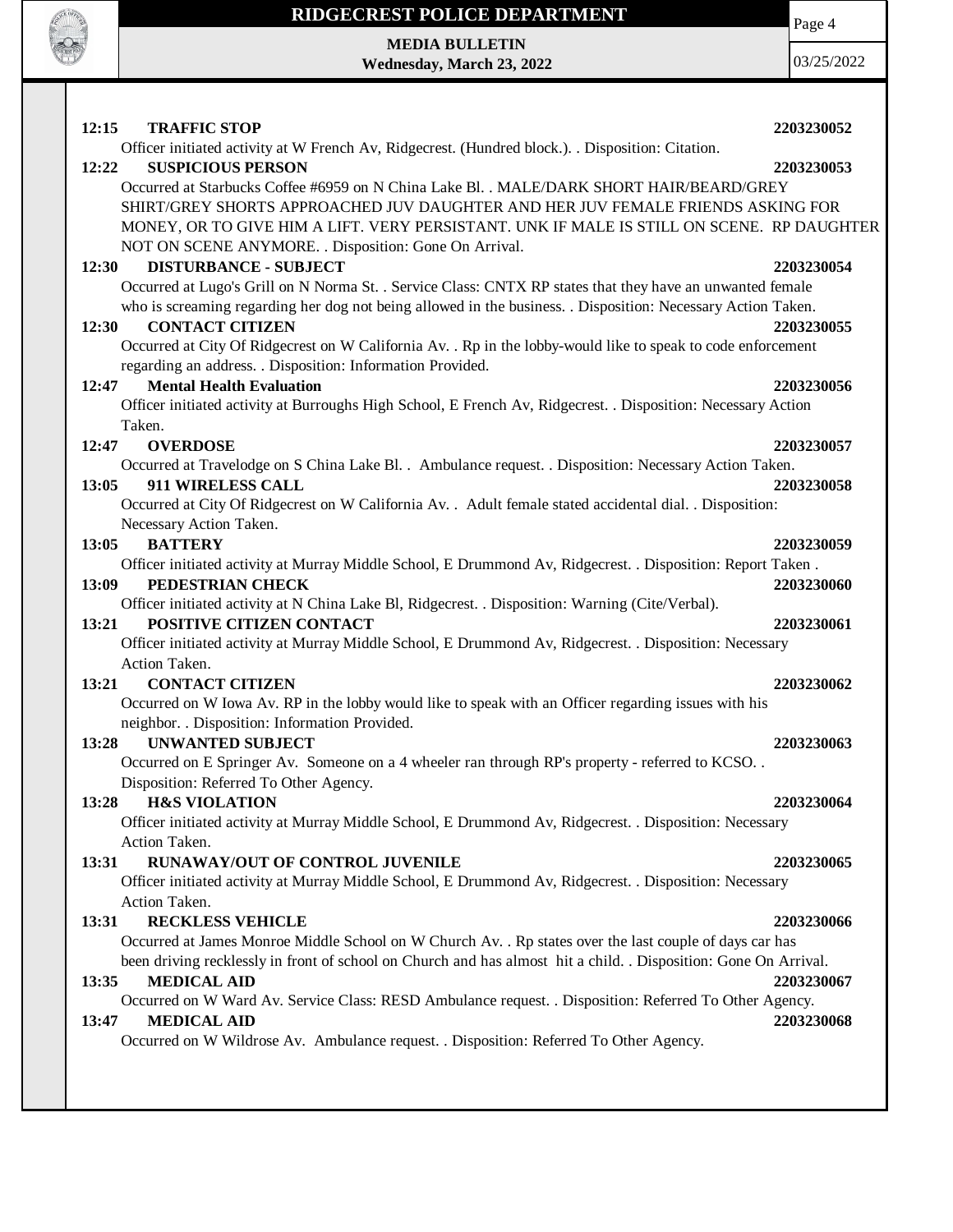

## **MEDIA BULLETIN**

**Wednesday, March 23, 2022**

Page 5

| 13:50 | <b>MEDICAL AID</b>                                                                                                   | 2203230069 |
|-------|----------------------------------------------------------------------------------------------------------------------|------------|
|       | Occurred at Bldg 1027 on N Sandquist/E Blandy. . Ambulance request. . Disposition: Referred To Other                 |            |
|       | Agency.                                                                                                              |            |
| 13:55 | <b>CONTACT CITIZEN</b>                                                                                               | 2203230070 |
|       | Officer initiated activity at Murray Middle School, E Drummond Av, Ridgecrest. . Disposition: Information            |            |
|       | Provided.                                                                                                            |            |
| 14:07 | <b>RECKLESS VEHICLE</b>                                                                                              | 2203230071 |
|       | Occurred at Gateway Elementary School on S Gateway Bl. . Cellular E911 Call: Service Class: W911 High rate           |            |
|       | of speed, ran stop sign at S Gateway/E R/C, last seen WB E Ridgecrest. Dirty white truck 1990's mid-sized            |            |
|       | Disposition: Information Received.                                                                                   |            |
| 14:11 | <b>FOLLOW UP</b>                                                                                                     | 2203230072 |
|       | Officer initiated activity at Murray Middle School, E Drummond Av, Ridgecrest. . Disposition: Follow Up              |            |
| 14:16 | Completed.<br>POSITIVE CITIZEN CONTACT                                                                               | 2203230073 |
|       | Officer initiated activity at Murray Middle School, E Drummond Av, Ridgecrest. . Disposition: Necessary              |            |
|       | Action Taken.                                                                                                        |            |
| 14:18 | <b>DISTURBANCE</b>                                                                                                   | 2203230074 |
|       | Occurred at E California Av/S Broadway St. Cellular E911 Call: HMA/dark gray shirt/brown pants/duffel bag            |            |
|       | on sidewalk, walking. Being followed by                                                                              |            |
|       | WFA/pink shirt/reddish hair in newer whi Toyota Camry or similar, yelling that she is going to run him over.         |            |
|       | Vehicle last seen NB Gateway, HMA turned SB on foot. . Disposition: Unable To Locate.                                |            |
| 14:21 | 911 WIRELESS CALL                                                                                                    | 2203230075 |
|       | Occurred on E Springer Av. Cellular E911 Call: Service Class: WPH2<br>Abandoned line. . Disposition: Referred        |            |
|       | To Other Agency.                                                                                                     |            |
| 14:33 | <b>TRAFFIC DETAIL</b>                                                                                                | 2203230076 |
|       | Officer initiated activity at S Abigail St, Ridgecrest. (Hundred block.) traffic problems. . Disposition: Checks     |            |
|       | Ok.<br><b>SUSPICIOUS VEHICLE</b>                                                                                     |            |
| 14:35 | Occurred at Leroy Jackson Park on E Coso Av/E Las Flores Av. . GRAY HONDA IS AT THE PARK POSSIBLY                    | 2203230077 |
|       | THE SAME VEH FROM YESTERDAY CASE 22-913. . Disposition: Checks Ok.                                                   |            |
| 14:35 | <b>FOLLOW UP</b>                                                                                                     | 2203230078 |
|       | Officer initiated activity at W Wilson Av, Ridgecrest. CPS F/U. . Disposition: Follow Up Completed.                  |            |
| 14:41 | <b>FOLLOW UP</b>                                                                                                     | 2203230079 |
|       | Officer initiated activity at Burroughs High School, E French Av, Ridgecrest. . Disposition: Follow Up               |            |
|       | Completed.                                                                                                           |            |
| 14:46 | <b>FOLLOW UP</b>                                                                                                     | 2203230080 |
|       | Officer initiated activity at S China Lake Bl, Ridgecrest. . Disposition: Follow Up Completed.                       |            |
| 14:48 | THROWING AT A VEHICLE                                                                                                | 2203230081 |
|       | Occurred on S Desert Candles St. RP in the lobby -people in the moving veh next to RP's moving vehicle shot          |            |
|       | at them with gel pellets.                                                                                            |            |
|       | See also 0089- possibly related. . Disposition: Information Received.                                                |            |
| 14:52 | <b>RMC VIOLATION</b>                                                                                                 | 2203230082 |
|       | Officer initiated activity at W Kinnett Av, Ridgecrest. Abandoned trailer. . Disposition: Necessary Action<br>Taken. |            |
| 14:56 | <b>TRAFFIC PROBLEM</b>                                                                                               | 2203230083 |
|       | Occurred at Las Flores Elementary School on W Las Flores Av. . Black matte hyundai car blew through the              |            |
|       | crosswalk while kids were crossing and almost hit rps daughter/car is no longer on scene or in the area/rp           |            |
|       | requesting extra patrol around pickup time Disposition: Information Received.                                        |            |
|       |                                                                                                                      |            |
|       |                                                                                                                      |            |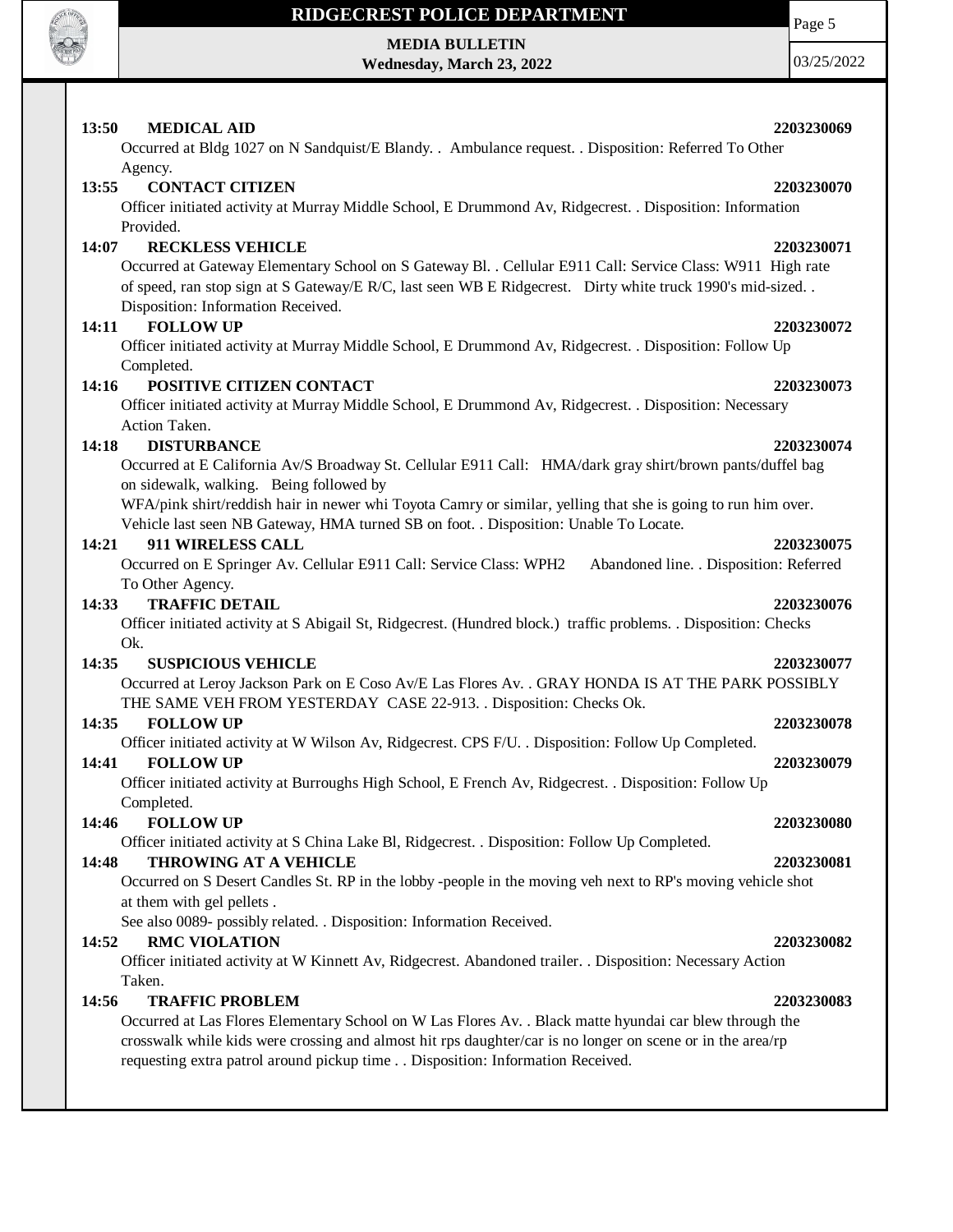

# **MEDIA BULLETIN**

**Wednesday, March 23, 2022**

Page 6

| 03/25/2022 |
|------------|
|------------|

| 15:03 | <b>CONTACT CITIZEN</b>                                                                                            | 2203230085 |
|-------|-------------------------------------------------------------------------------------------------------------------|------------|
|       | Occurred on W Robertson Av. RP wants to speak with an Officer regarding issues with her neighbor                  |            |
|       | inc#2203150082 on going problem - contact via 21. Disposition: Log Note Only.                                     |            |
| 15:07 | <b>MEDICAL AID</b>                                                                                                | 2203230086 |
|       | Occurred on W Reeves Av. Cellular E911 Call: Service Class: W911<br>Med Aid. . Disposition: Referred To           |            |
|       | Other Agency.                                                                                                     |            |
| 15:12 | <b>CONTACT CITIZEN</b>                                                                                            | 2203230087 |
|       | Officer initiated activity at Burroughs High School, E French Av, Ridgecrest. . Disposition: Necessary Action     |            |
|       | Taken.                                                                                                            |            |
| 15:14 | 911 WIRELESS CALL                                                                                                 | 2203230088 |
|       | Occurred on N Scott St. (Hundred block.)                                                                          |            |
|       | Cellular E911 Call: Service Class: WPH2<br>Open line. No voice contact. . Disposition: Necessary Action Taken.    |            |
| 15:16 | <b>THROWING AT A VEHICLE</b>                                                                                      | 2203230089 |
|       | Occurred at James Monroe Middle School on W Church Av. . GREY TRUCK/OLDER/WMJ with black long                     |            |
|       | wavy hair, with a passenger in the vehicle/shot at rps son with an air soft gun while he was walking home from    |            |
|       | school/gun was grey with an orange tip/rps son was struck but not injured/last DOT for the vehicle was north      |            |
|       | bound on Norma from Church about 15-20 mins ago/rp requesting contact by phone . See also 0081; possibly          |            |
|       | related. . Disposition: Necessary Action Taken.                                                                   |            |
| 15:22 | <b>SUBPOENA SERVICE</b>                                                                                           | 2203230090 |
|       | Officer initiated activity at Ridgecrest Regional Hospital, N China Lake Bl, Ridgecrest. . Disposition: Necessary |            |
|       | Action Taken.                                                                                                     |            |
| 15:25 | PROPERTY DAMAGE ONLY TC                                                                                           | 2203230091 |
|       | Occurred at Dollar Tree Stores on N China Lake Bl. . Car high centered on median on E Ridgecrest by Dollar        |            |
|       | Tree, vehicle is still there                                                                                      |            |
|       | SA/Cook, Edward 07/02/55 Bakersfield PD WNO/BM956104A Bail/1K Chg/243(e)(1) PC Posted bail at RPD                 |            |
|       | SA/Thompson, Phyllis 12/26/61 LASD WNO/COM8CP0807101 Chg/11364HS Bail/15K and open Chg/14601.1                    |            |
|       | <b>VC</b>                                                                                                         |            |
|       | Cited/rel'd at scene. Vehicle towed. . Disposition: Arrest Made.                                                  |            |
| 15:26 | <b>THROWING AT A VEHICLE</b>                                                                                      | 2203230092 |
|       | Occurred at N China Lake Bl/W French Av. Cellular E911 Call: Lat:35.632175 Lon:-117.6698Service Class:            |            |
|       | WPH2 NW corner, a truck stopped and 4 males exited - The 4 males started throwing items at a male                 |            |
|       | HMA/brown hair/light shirt. Contacted subjects.<br>Related to several other incidents. Report taken               |            |
|       | Disposition: Report Taken.                                                                                        |            |
| 15:28 | PROPERTY DAMAGE ONLY TC                                                                                           | 2203230093 |
|       | Occurred at Dollar Tree Stores on N China Lake Bl. Disposition: Duplicate Call Entered.                           |            |
| 15:45 |                                                                                                                   |            |
|       | 911 WIRELESS CALL<br>Occurred at S Sierra View St/W Coral Av. Cellular E911 Call: Service Class: WPH2             | 2203230094 |
|       | Abandoned line. .                                                                                                 |            |
|       | Disposition: Necessary Action Taken.                                                                              |            |
| 15:46 | 911 WIRELESS CALL                                                                                                 | 2203230095 |
|       | Occurred at W Buckskin Av/S Erin St. Cellular E911 Call: Service Class: WPH2 Open line. No voice heard.           |            |
|       | See 0096. . Disposition: Necessary Action Taken.                                                                  |            |
| 15:48 | HIT AND RUN - NON INJURY                                                                                          | 2203230096 |
|       | Occurred at W Bowman Rd/S Norma St. Cellular E911 Call:<br>Silver Tacoma or similar and small car gray            |            |
|       | involved in TC. Small car hit truck per RP. . Disposition: Gone Prior to Arrival.                                 |            |
| 15:53 | <b>ASSIST OTHER DEPARTMENT</b>                                                                                    | 2203230097 |
|       | Occurred at City Of Ridgecrest on W California Av. . AOD req'd. . Disposition: Assisted.                          |            |
|       |                                                                                                                   |            |
|       |                                                                                                                   |            |
|       |                                                                                                                   |            |
|       |                                                                                                                   |            |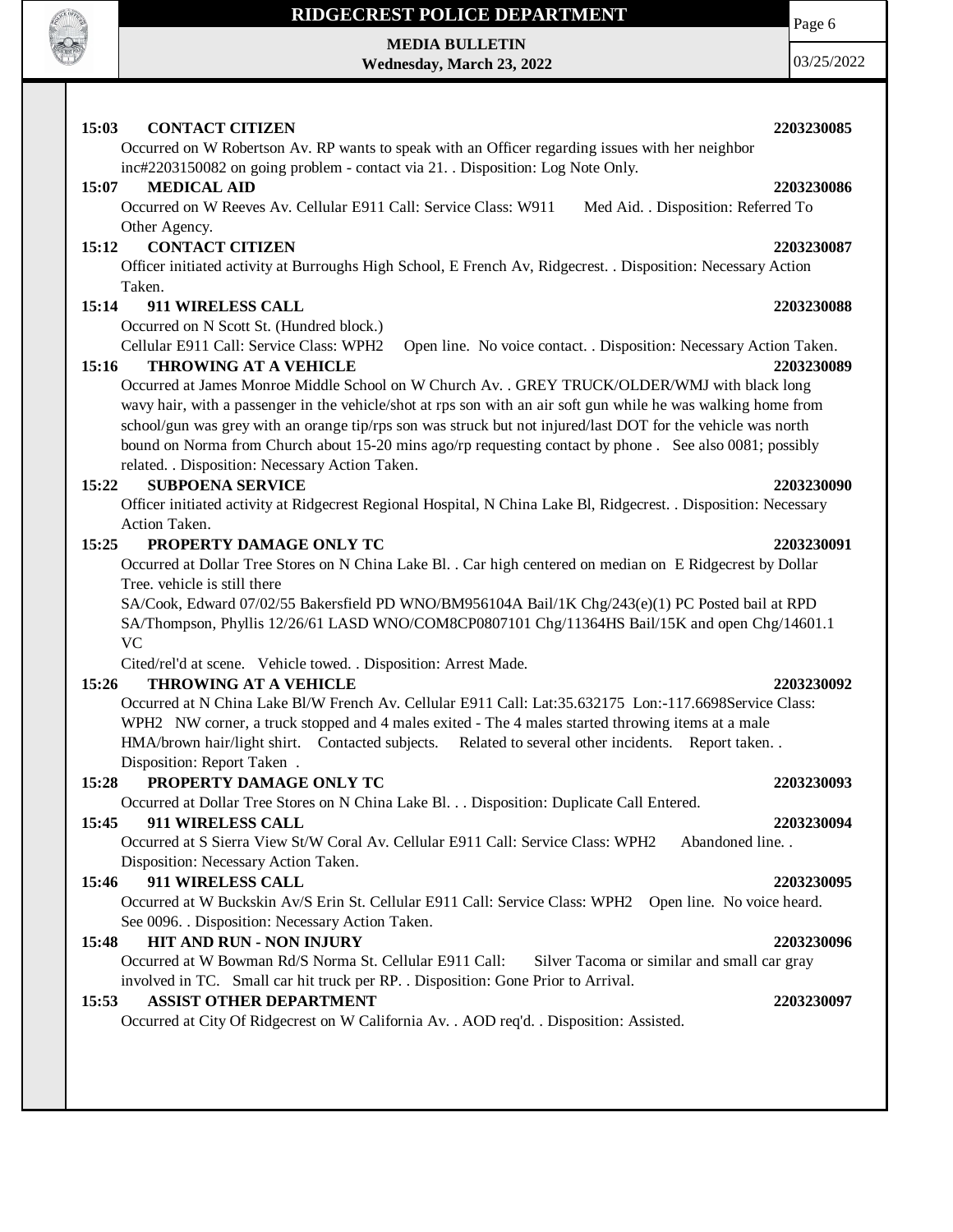

Page 7

**MEDIA BULLETIN Wednesday, March 23, 2022**

| 16:00 | <b>SUSPECT ARREST</b>                                                                                           | 2203230099 |
|-------|-----------------------------------------------------------------------------------------------------------------|------------|
|       | Officer initiated activity at Travelodge, S China Lake Bl, Ridgecrest. SA/Mansoor, Mohammad Azam 12/30/73       |            |
|       | Chgs/417(a)(2)(b)/422(a)/212.5(a)/460(a) PC OCA/22-902                                                          |            |
|       | Booked CRF. . Disposition: Arrest Made.                                                                         |            |
| 16:33 | <b>911 WIRELESS CALL</b>                                                                                        | 2203230101 |
|       | Occurred at City Of Ridgecrest on W California Av. . Cellular E911 Call: Service Class: W911 - POCKET DIAL. .   |            |
|       | Disposition: Necessary Action Taken.                                                                            |            |
| 16:43 | <b>SUBPOENA SERVICE</b>                                                                                         | 2203230102 |
|       | Officer initiated activity at S Porter St, Ridgecrest. . Disposition: Negative Contact.                         |            |
| 16:59 | <b>SUBPOENA SERVICE</b>                                                                                         | 2203230103 |
|       | Officer initiated activity at N Gold Canyon Dr, Ridgecrest. . Disposition: Necessary Action Taken.              |            |
| 17:04 | <b>SUBPOENA SERVICE</b>                                                                                         | 2203230104 |
|       | Officer initiated activity at N Cisco St, Ridgecrest. . Disposition: Necessary Action Taken.                    |            |
| 17:09 | <b>SUBPOENA SERVICE</b>                                                                                         | 2203230105 |
|       | Officer initiated activity at N Sahara Dr, Ridgecrest. . Disposition: Necessary Action Taken.                   |            |
| 17:14 | <b>FOUND PROPERTY</b>                                                                                           | 2203230106 |
|       | Occurred at Tennis Courts on E French Av. . Found phone. . Disposition: Necessary Action Taken.                 |            |
| 17:23 | <b>TERRORIST THREATS REPORT</b>                                                                                 | 2203230107 |
|       | Occurred at Walmart Supercenter on E Bowman Rd. . RP ADVISES THAT IS SENDING THREATENING                        |            |
|       | Disposition: Information Provided.                                                                              |            |
| 17:24 | <b>CONTACT CITIZEN</b>                                                                                          | 2203230108 |
|       | Occurred at City Of Ridgecrest on W California Av. . Call RP regarding possession of vehicle. RP splitting from |            |
|       | ex and she will not turn vehicle over to him. . Disposition: Information Provided.                              |            |
| 17:29 | <b>SUBPOENA SERVICE</b>                                                                                         | 2203230109 |
|       | Officer initiated activity at W Mesquite Av, Ridgecrest. . Disposition: Necessary Action Taken.                 |            |
| 17:30 | <b>SHOPLIFTING</b>                                                                                              | 2203230110 |
|       | Occurred at Home Depot on N China Lake Bl. . WFA/50/striped shirt/pants tried to steal cart full of             |            |
|       | merchandise. She left merchandise but RP/mgr wants subj trespassed. . Disposition: Unable To Locate.            |            |
| 17:34 | <b>JUVENILE PROBLEM</b>                                                                                         | 2203230111 |
|       | Occurred at Ridgecrest Senior Apartments on W Church Av. . SEVERAL JUVENILES KICKING AT DOORS IN                |            |
|       | AREA/FRIGHTENING RESIDENTS/ NOW IN SOFTBALL FIELDS. CALL RP. . Disposition: Negative                            |            |
|       | Contact.                                                                                                        |            |
| 17:37 | <b>SUBPOENA SERVICE</b>                                                                                         | 2203230112 |
|       | Officer initiated activity at W Bennett Av, Ridgecrest. . Disposition: Necessary Action Taken.                  | 2203230113 |
| 17:44 | <b>TRAFFIC STOP</b>                                                                                             |            |
|       |                                                                                                                 |            |
|       | Officer initiated activity at W Ridgecrest Bl, Ridgecrest. (Hundred block.). . Disposition: Citation.           |            |
| 17:48 | 911 WIRELESS CALL                                                                                               | 2203230114 |
|       | Occurred at E Church Av/S Desert Candles St. Cellular E911 Call: Service Class: WPH2 Abandoned line. .          |            |
|       | Disposition: Log Note Only.                                                                                     |            |
| 17:56 | 911 WIRELESS CALL                                                                                               | 2203230115 |
|       | Occurred on S Desert Candles St. Cellular E911 Call: Service Class: WPH2 Four abandoned lines                   |            |
|       | Disposition: Log Note Only.                                                                                     |            |
| 17:57 | <b>SUBPOENA SERVICE</b>                                                                                         | 2203230116 |
|       | Officer initiated activity at S Alvord St, Ridgecrest. . Disposition: Negative Contact.                         |            |
| 18:08 | <b>INJURY TC</b>                                                                                                | 2203230117 |
|       | Occurred at S Sunland St/E Ridgecrest Bl. Cellular E911 Call: Service Class: WPH2 Multiple calls of injury      |            |
|       | T/C. . Disposition: Report Taken .                                                                              |            |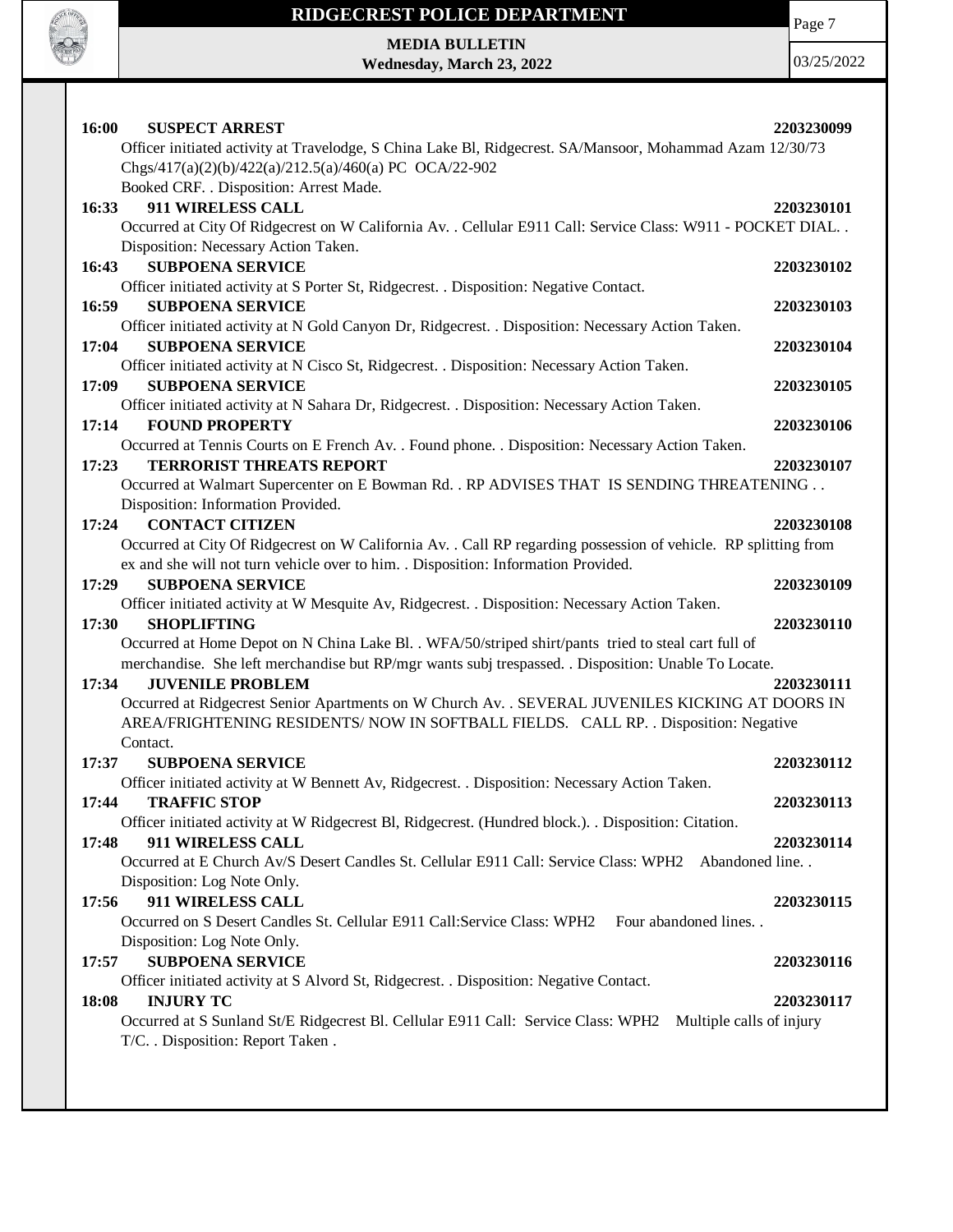

**MEDIA BULLETIN Wednesday, March 23, 2022** Page 8

| 18:09<br><b>INJURY TC</b>                                                                                         | 2203230118 |
|-------------------------------------------------------------------------------------------------------------------|------------|
| Occurred at Saddas Eastridge Market on E Ridgecrest Bl. . Cellular E911 Call: Service Class: WPH2 see 0117. .     |            |
| Disposition: Duplicate Call Entered.                                                                              |            |
| 911 WIRELESS CALL<br>18:11                                                                                        | 2203230119 |
| Occurred at S Sunland St/E Ridgecrest Bl. . Disposition: Log Note Only.                                           |            |
| 18:12<br><b>SUBPOENA SERVICE</b>                                                                                  | 2203230120 |
| Officer initiated activity at W Tepatitlan Ci, Ridgecrest. . Disposition: Necessary Action Taken.                 |            |
| <b>BURGLARY-VEH/BUSN-REPORT</b><br>18:18                                                                          | 2203230121 |
| Occurred at Saddas Eastridge Market on E Ridgecrest Bl. . RP STATES BURGLARY OCCURRED 0130HRS                     |            |
| THIS MORNING/BROKE THROUGH BACK DOOR. . Disposition: Report Taken.                                                |            |
| <b>MISC COUNTER CALL</b><br>18:24                                                                                 | 2203230122 |
| Occurred at City Of Ridgecrest on W California Av. . 22-912 At station with video footage. . Disposition:         |            |
| Information Received.                                                                                             |            |
| PRISONER TRANSPORT<br>18:32                                                                                       | 2203230123 |
| Occurred at City Of Ridgecrest on W California Av. . 22- 902. . Disposition: Necessary Action Taken.              |            |
| <b>MEDICAL AID</b><br>18:34                                                                                       | 2203230124 |
| Occurred at China Lake Trailer Park on W Moyer Av. . Cellular E911 Call: Service Class: W911                      | Med Aid    |
| Disposition: Referred To Other Agency.                                                                            |            |
| <b>BATTERY SPOUSE/COHABITANT</b><br>18:35                                                                         | 2203230125 |
| Occurred on W Wilson Av. Cellular E911 Call: Lat:35.625148 Lon:-117.68871Service Class: W911 Multiple calls       |            |
| about male beating on a door. WMA/25-30/5'8/blk tshirt w writing/blue jeans /red cast on arm.                     |            |
| SA/Mann, Christopher 03/15/1997 Chgs PC 594(b)(1)/PC 647(f)/243(e)(1) PC Booked CRF. . Disposition:               |            |
| Arrest Made.                                                                                                      |            |
| 18:42<br>911 WIRELESS CALL                                                                                        | 2203230126 |
| Occurred at City Of Ridgecrest on W California Av. . Cellular E911 Call: Service Class: WPH2                      | Open line. |
| Muffled conversation. . Disposition: Necessary Action Taken.                                                      |            |
| 911 WIRELESS CALL<br>18:43                                                                                        | 2203230127 |
| Occurred on W Upjohn Av. (Hundred block.) Cellular E911 Call:<br>Open line. On callback, RP reporting subj        |            |
| from 0125. Disposition: Duplicate Call Entered.                                                                   |            |
| 18:55<br><b>ACO CALL</b>                                                                                          | 2203230128 |
| Occurred on N Gold Canyon Dr. (Hundred block.) Loose dog last seen NB. . Disposition: Log Note Only.              |            |
| <b>SUBPOENA SERVICE</b><br>18:58                                                                                  | 2203230129 |
| Officer initiated activity at E Commercial Av, Ridgecrest. . Disposition: Necessary Action Taken.                 |            |
| <b>CONTACT CITIZEN</b><br>18:58                                                                                   | 2203230130 |
| Occurred at City Of Ridgecrest on W California Av. . Please call re incident. . Disposition: Information          |            |
| Received.                                                                                                         |            |
| <b>SUSPICIOUS PERSON</b><br>18:59                                                                                 | 2203230131 |
| Occurred at Cerro Coso Community College on S College Heights Bl. . RP STATES THAT WMA POURING                    |            |
| LIQUID IN BUSHES. UNABLE TO TELL WHAT LIQUID IS. . Disposition: Unable To Locate.                                 |            |
| 19:18<br><b>FOLLOW UP</b>                                                                                         | 2203230132 |
| Officer initiated activity at Albertson's #6331, S China Lake Bl, Ridgecrest. . Disposition: Follow Up Completed. |            |
| RESISTING/DELAYING/OBSTRUCTING OFFICER<br>19:29                                                                   | 2203230133 |
| Officer initiated activity at E Robertson Av, Ridgecrest. SA/Salgado, Noe Calderon 02/26/83 Chgs/148(a)           |            |
| (1)/212.5/460(b)/69 PC Booked CRF OCA 22-927. . Disposition: Arrest Made.                                         |            |
| <b>INFORMATION</b><br>19:32                                                                                       | 2203230134 |
| Occurred at Travelodge on S China Lake Bl. . RP approached by two subjects with info on HS. . Disposition:        |            |
| Information Received.                                                                                             |            |
|                                                                                                                   |            |
|                                                                                                                   |            |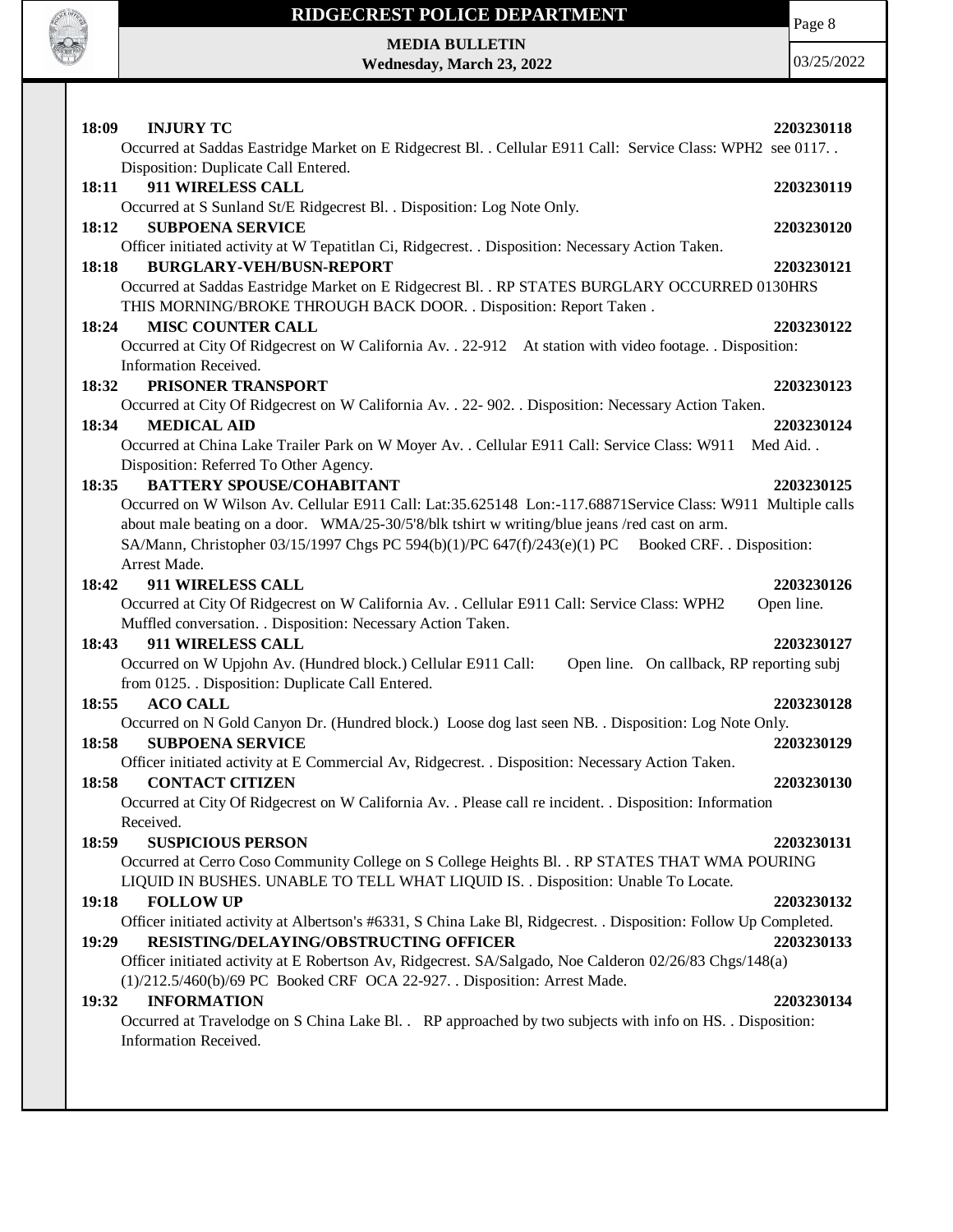

**MEDIA BULLETIN**

**Wednesday, March 23, 2022**

Page 9

| 19:34<br><b>H&amp;S VIOLATION</b>                                                                                                     | 2203230135   |
|---------------------------------------------------------------------------------------------------------------------------------------|--------------|
| Occurred at Upjohn Park on E Upjohn Av. . Near playground . Strong odor of marijuana. . Disposition:                                  |              |
| Information Received.                                                                                                                 |              |
| <b>SUSPICIOUS PERSON</b><br>20:09                                                                                                     | 2203230136   |
| Occurred at E La Mirage Ln/N Gold Canyon Dr. Cellular E911 Call: Service Class: W911//WMA/VERY                                        |              |
| TALL/BASEBALL CAP/VARSITY JACKET/JEANS/ CARRYING AN AXE. . Disposition: Gone Prior to Arrival.                                        |              |
| <b>SHOPLIFTING</b><br>20:09                                                                                                           | 2203230137   |
| Occurred at Home Depot on N China Lake Bl. . WFA/25-30/lt bro hair/gray zip up hoody/blu plaid sleeveless                             |              |
| top/blu jeans leaving with backpack overflowing with possibly stolen merchandise. . Disposition: Information                          |              |
| Received.                                                                                                                             |              |
| 20:11<br><b>DOMESTIC DISTURBANCE</b>                                                                                                  | 2203230138   |
| Occurred on S Sunset St. Cellular E911 Call: Service Class: W911 Third-party of possible argument.                                    |              |
| DVIR Boase, Lindsay and Sigala, Ruben/dating/former cohab/arguing over relationship issues. . Disposition:                            |              |
| Domestic Violence Documentation.                                                                                                      |              |
| <b>Mental Health Evaluation</b><br>20:18                                                                                              | 2203230139   |
| Occurred at Ridgecrest Regional Hospital on N China Lake Bl. Disposition: Negative Contact.                                           |              |
| DRIVING UNDER THE INFLUENCE<br>20:28                                                                                                  | 2203230140   |
| Occurred at Ale's Steakhouse on N Norma St. . Large group of adults. . Disposition: Information Received.                             |              |
| 20:45<br><b>ASSIST OTHER DEPARTMENT</b><br>Occurred on E Dolphin Av. Cellular E911 Call: REFERRED TO SBSO -. . Disposition: Assisted. | 2203230141   |
| <b>MISC COUNTER CALL</b><br>20:46                                                                                                     | 2203230142   |
| Occurred at City Of Ridgecrest on W California Av. . RP in front of PD requesting services. . Disposition:                            |              |
| Information Provided.                                                                                                                 |              |
| <b>DISTURBANCE-FAMILY</b><br>20:54                                                                                                    | 2203230143   |
| Occurred on W Ward Av. Cellular E911 Call: Lat:35.643994 Lon:-117.67621Service Class: WPH2                                            | Male on foot |
| now EB W Ward                                                                                                                         |              |
| WMA/blk ss shirt/blk bb cap backwards/shorts getting into a red truck . Contacted father and daughter.                                |              |
| Verbal. C4. . Disposition: Checks Ok.                                                                                                 |              |
| <b>STOLEN VEHICLE REPORT</b><br>21:05                                                                                                 | 2203230144   |
| Occurred on S Acacia St. RP STATES APPROX 1600HRS TODAY VEH WAS STOLEN. . Disposition:                                                |              |
| Information Provided.                                                                                                                 |              |
| <b>IN CUSTODY ARREST</b><br>21:05                                                                                                     | 2203230145   |
| Occurred at City Of Ridgecrest on W California Av. . MANN. . Disposition: Log Note Only.                                              |              |
| <b>SUPPLEMENTAL REPORT</b><br>21:11                                                                                                   | 2203230146   |
| Occurred at City Of Ridgecrest on W California Av. . LOCATED STOLEN GUN. OCA 19-3331. . Disposition:                                  |              |
| Information Received.                                                                                                                 |              |
| <b>ILLEGAL FIREWORKS</b><br>21:21                                                                                                     | 2203230147   |
| Occurred on E Ridgecrest Bl. Fireworks. . Disposition: Call Cancelled.                                                                |              |
| 911 WIRELESS CALL<br>21:24                                                                                                            | 2203230148   |
| Occurred at E Church Av/S Gateway Bl. Cellular E911 Call: Service Class: W911<br>Open line. Silence. .<br>Disposition: Log Note Only. |              |
| <b>ILLEGAL FIREWORKS</b>                                                                                                              |              |
| 21:28<br>Occurred on N Sunland St. (Hundred block.) RP hears popping noises. . Disposition: Referred To Other                         | 2203230149   |
| Agency.                                                                                                                               |              |
| <b>ILLEGAL FIREWORKS</b><br>21:28                                                                                                     | 2203230150   |
| Occurred on E Commercial Av. (Hundred block.) LARGE FIREWORKS SEEN IN THE SKY. . Disposition:                                         |              |
| Referred To Other Agency.                                                                                                             |              |
|                                                                                                                                       |              |
|                                                                                                                                       |              |
|                                                                                                                                       |              |